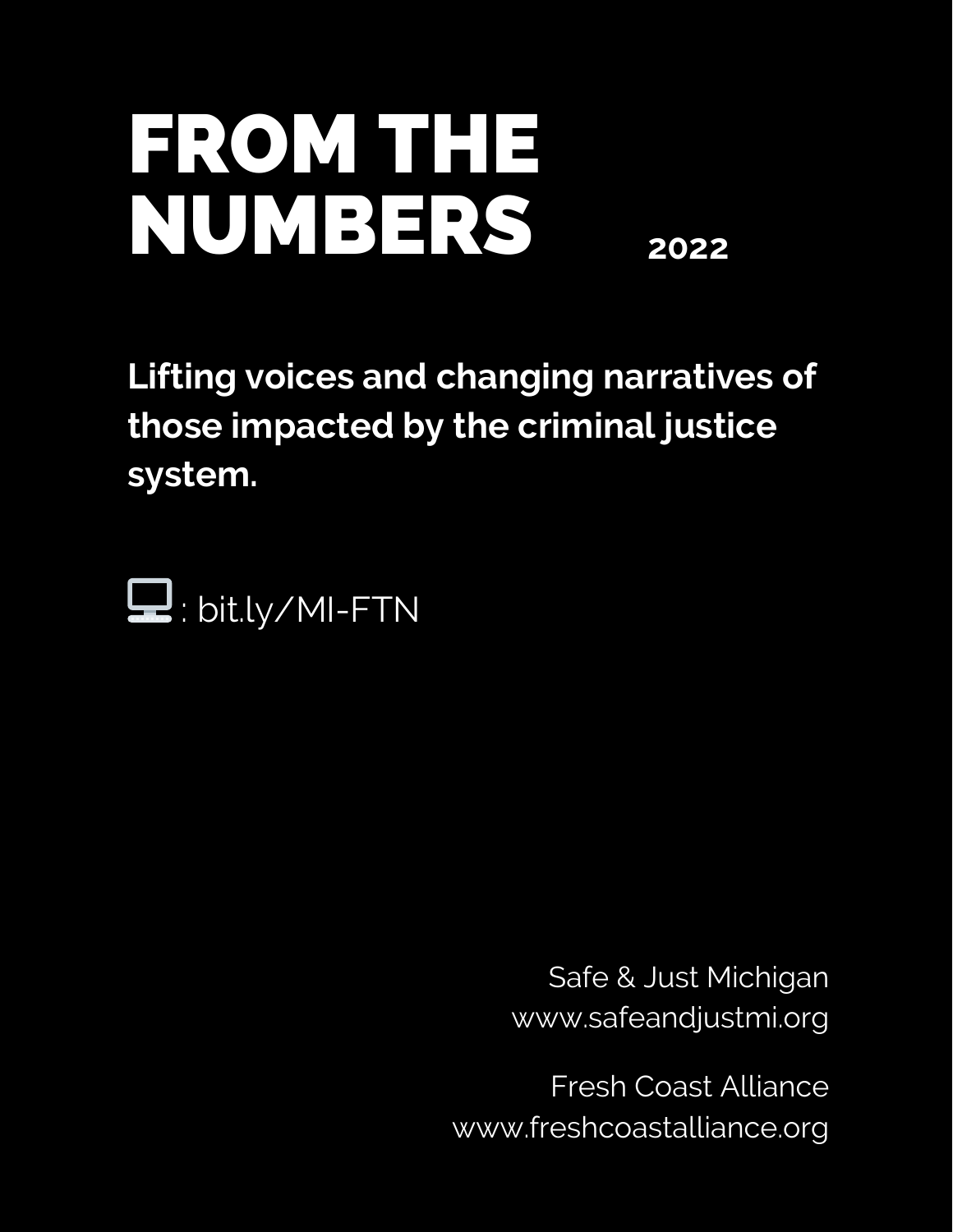### Table of Contents

| 01        | <b>Introduction</b>                       |
|-----------|-------------------------------------------|
| 02        | <b>Message from FTN Founders</b>          |
| 03 - 05   | <b>Talking Points</b>                     |
| $06 - 07$ | <b>FAQs</b>                               |
| 08        | <b>The Numbers</b>                        |
| $09 - 11$ | <b>Sample Letters to the Editor</b>       |
| $12 - 15$ | <b>Sample Social Media &amp; Graphics</b> |
| 16        | <b>Acknowledgments</b>                    |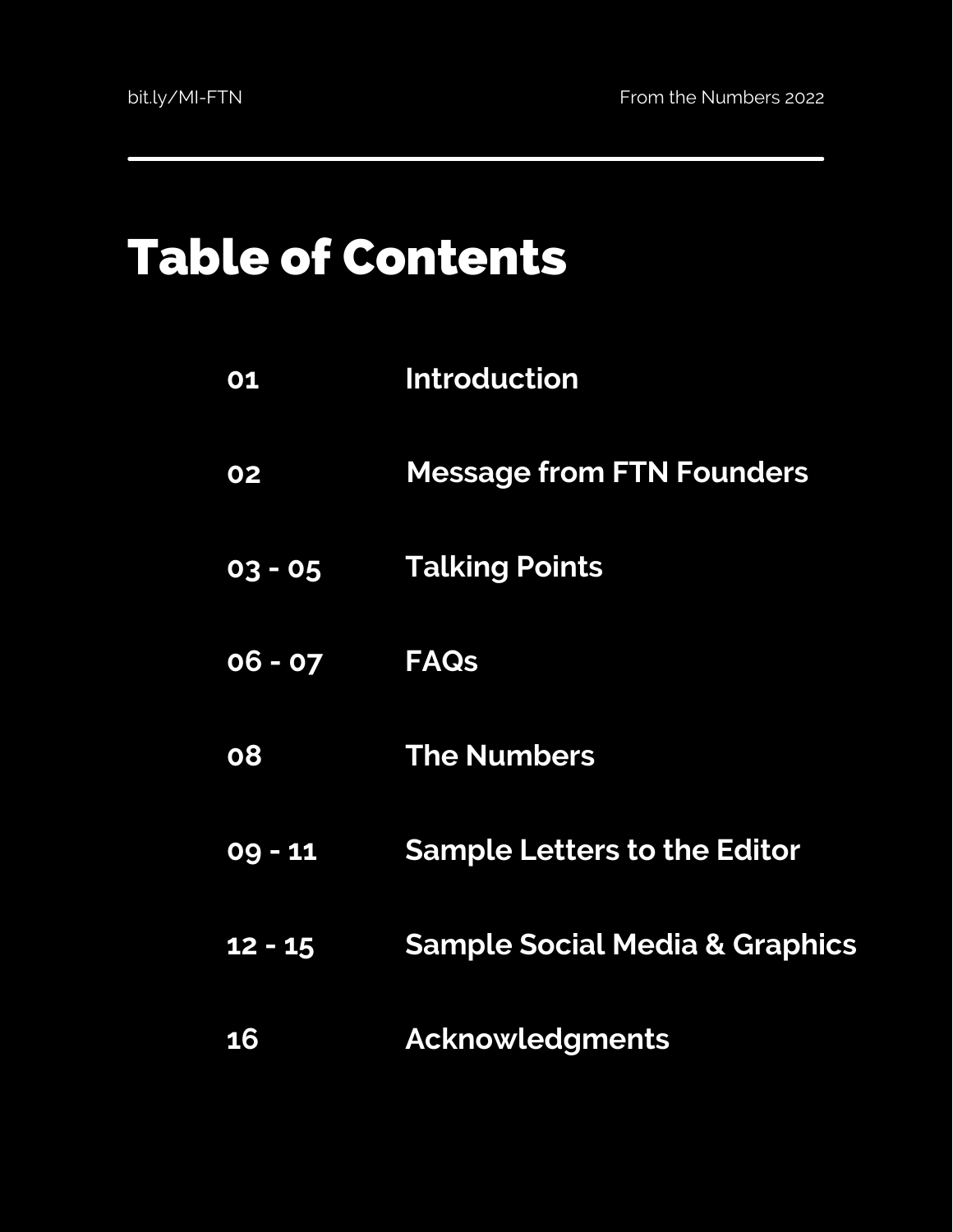## Introduction

From the Numbers is a storytelling project that lifts up the voices of formerly incarcerated people. Our storytellers' lived experiences transformed them, and they now make positive contributions to their communities every day.

In Michigan, the dominant narrative holds that long prison sentences provide the severe, long-term punishment that is deserved. The narrative reinforces an us vs them mentality and creates a caste of "others" that law-abiding citizens need protection from.

One in three people in America has some sort of a criminal record, whether it is a traffic misdemeanor or a serious felony. Even so, many people have never met someone who has been to prison – much less seen the inside of a prison themselves. The U.S. has the largest incarcerated population in the country – both in terms of raw numbers and per capita, but for many people, all they know about prisons and incarcerated people is what they see in the media.

From the Numbers elevates the voices of those impacted by the criminal justice system and strives to change the narrative about people who have been incarcerated. The stories you hear show that redemption is possible and people impacted by our justice system are capable of change.

Through this work, we hope to change hearts and minds and dismantle the dominant narrative about justice-impacted people. Join us in listening and sharing these stories.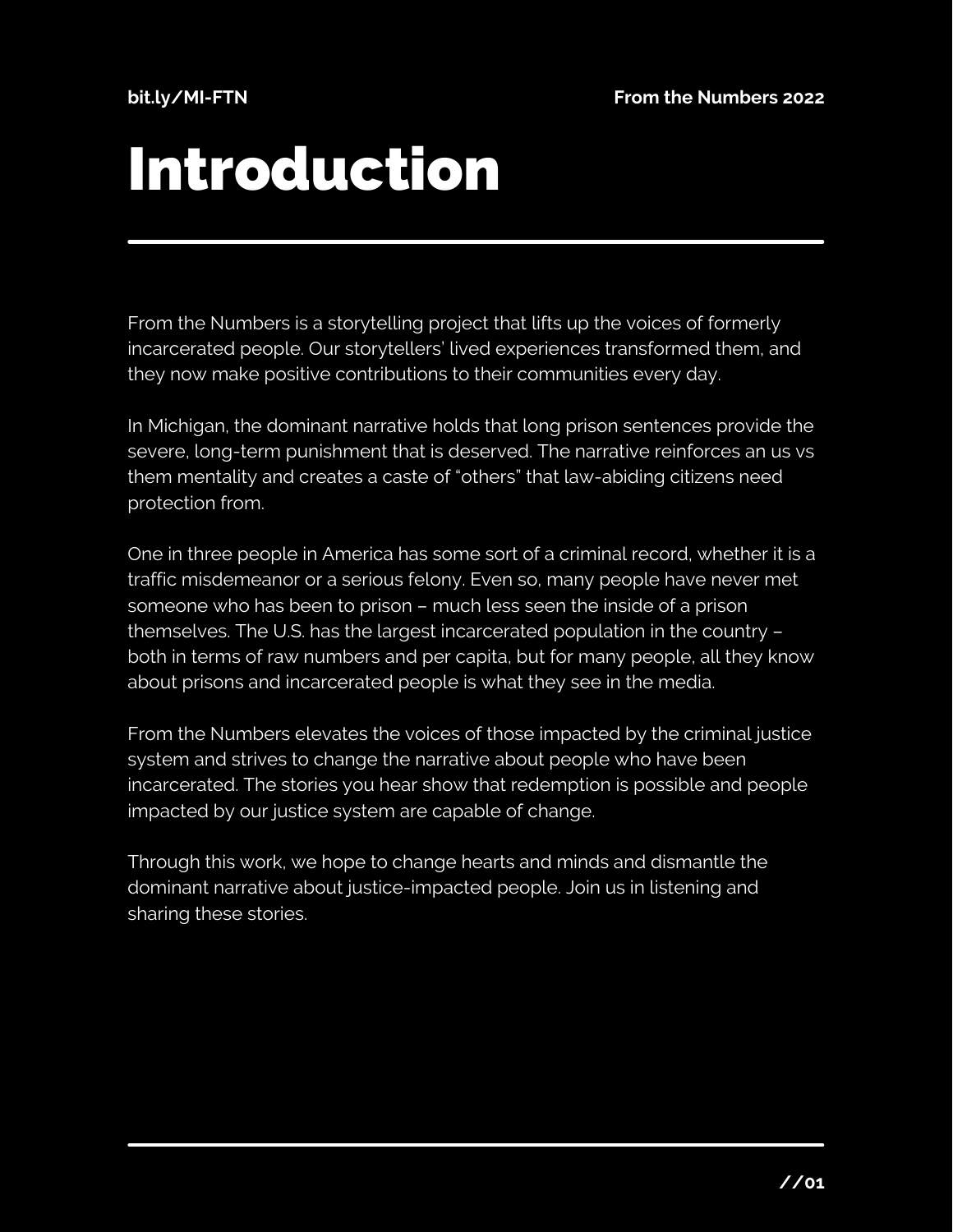## Message from FTN Project Founders

Welcome to From the Numbers, a storytelling project that takes its name from the identifying number issued to every person incarcerated in a Michigan prison. Inside, people are called by their number rather than their name. In many ways, it's a metaphor for how being convicted of a crime overtakes a person's identity.

That identity doesn't disappear once a person is released and returns home. Most employers run background checks, and a large number

**For every story you hear of someone recidivating and going back to prison, there are dozens of stories untold of people thriving and becoming fully contributing members of their communities.**

routinely rule out job offers to anyone with a conviction on record. The same goes for landlords. It becomes incredibly difficult to reestablish yourself and turn your life around when you can't find a good job or a safe place to live.

It's a struggle we know personally. Both of us have been incarcerated, and both of us have returned home to navigate a world that saw us as "felons" first, and human beings second. Through some combination of hard work, help from loved ones, luck, and grace, we made our way.

So many narratives about people like us miss the mark. We are social workers and attorneys, entrepreneurs and artists, professors and ministers. As 1 in 3 adults in the U.S. have some sort of criminal record, you've undoubtedly met some of us already. Perhaps that person is you.

FTN tells the story of nine Michigan residents who have come home from prison and found their way to flourish. Each person who worked on this project represents millions of Americans who have been impacted by the criminal justice system. We are proud to stand with them. These are the faces of the returned. They are our brothers and sisters from the numbers.

#### **Nate Johnson & Rick Speck, From the Numbers Project Founders**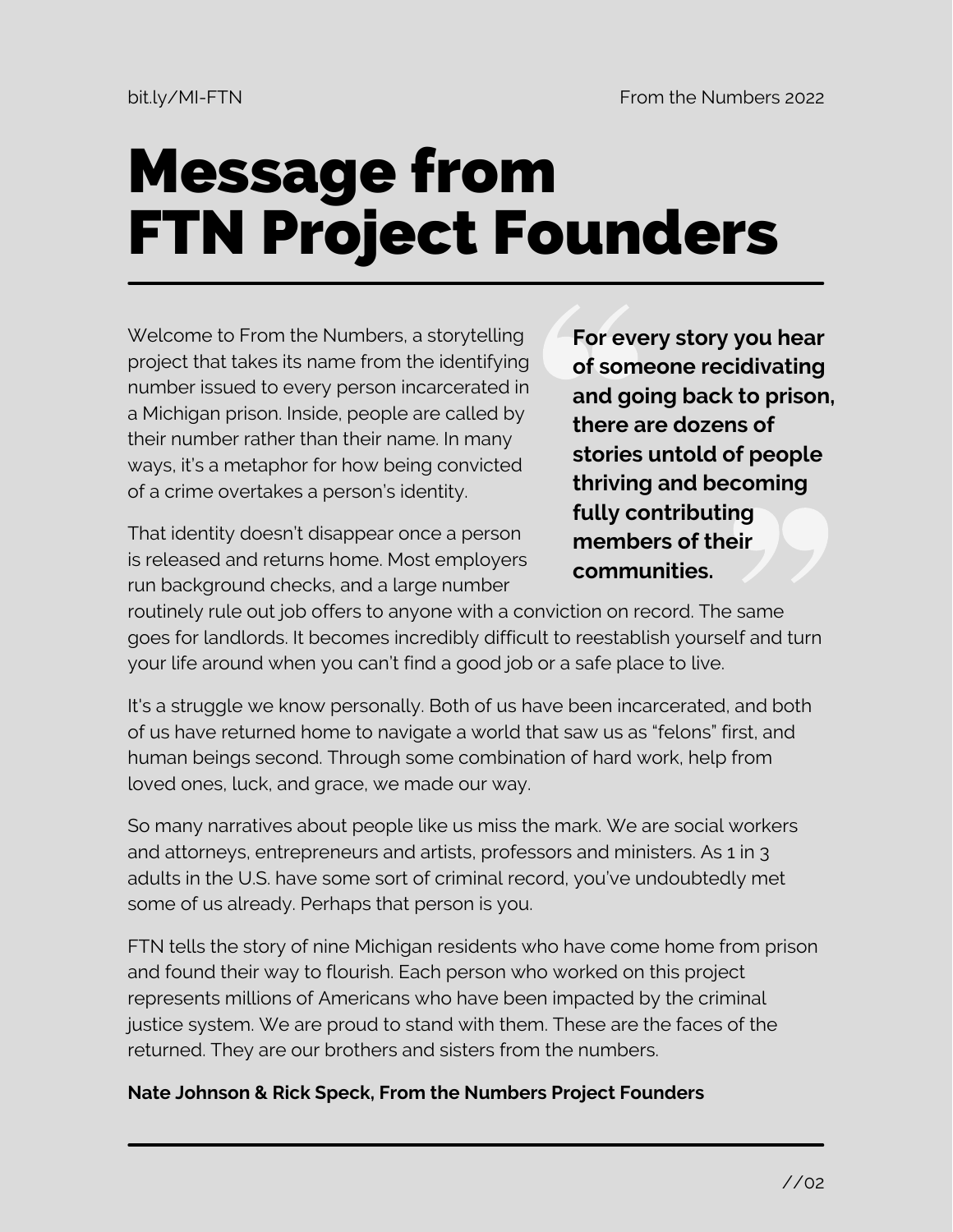# Talking Points

### **A criminal record shouldn't be a lifetime sentence to poverty.**

- According to the U.S. Department of Justice, the largest key predictor of whether a person will recidivate (return to prison after release) is poverty and lack of housing. Therefore, things that combat these conditions — such as good jobs, advanced education and safe, secure housing — lead to less recidivism, which means safer communities for everyone.
- However, a combination of laws and social stigmas often keep people with a criminal record out of good jobs and housing. These laws and stigmas are sometimes known as "collateral consequences."
- Examples of collateral consequences can include being:
	- o Summarily rejected from good jobs by employers who refuse to hire anyone with a criminal record.
	- Refused apartment leases by landlords who won't rent to anyone with a felony conviction.
	- Rejected by college admissions departments due to safety and PR fears.
	- Turned down by schools as chaperones for their children's field trips because of their criminal record.
- These collateral consequences can continue for years or even decades after a sentence has been served, even if there is no further involvement with the legal system.
- Formerly incarcerated people want to be known by what they have accomplished since their release. Some of them have become social workers or business owners. Others are ministers or founders of nonprofits. They volunteer for local charities and become active in local, state and national politics. Many have become parents or grandparents.
- When people are allowed to contribute all of their talents and abilities to their community, the community benefits as well as the person.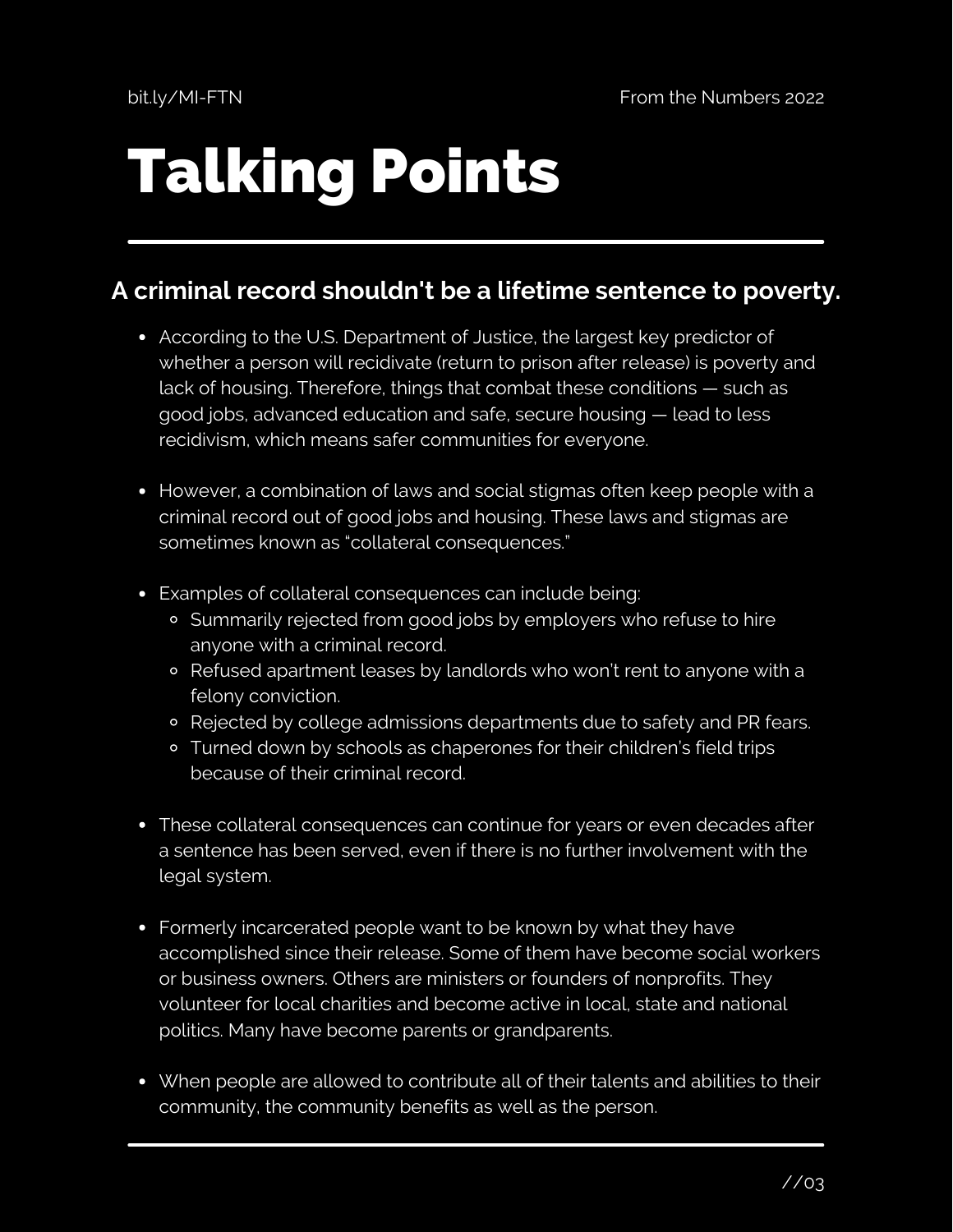# Talking Points

### **People who have survived crime [—](https://cepr.net/images/stories/reports/employment-prisoners-felonies-2016-06.pdf) particularly a violent crime [—](https://cepr.net/images/stories/reports/employment-prisoners-felonies-2016-06.pdf) deserve to see those who caused the harm held accountable and to feel safe in their communities again.**

- Research from Crime [Survivors](https://allianceforsafetyandjustice.org/wp-content/uploads/2018/07/ASJ_MichiganCrimeSurvivorBrief-F2-ONLINE.pdf) for Safety and Justice finds that crime survivors in Michigan feel the criminal justice system doesn't address their needs:
	- <sup>o</sup> 1 in 4 Michiganders have been a victim of a crime between 2008-2018, and of those, 48 percent survived a violent crime.
	- By a margin of 4 to 1, survivors of crime believe that prison makes people more likely to commit further crimes rather than rehabilitating them.
	- By a margin of 8 to 1, crime survivors want Michigan to invest more in job training and workforce development rather than prisons and jails.
	- The survey found that crime survivors support services such as financial assistance to offset losses associated with the crime, help with medical costs arising from the harm, counseling, legal assistance, housing and information about available resources — but these needs often go unmet.
	- Most of all, crime survivors said that what they want is to make sure what happened to them does not happen to anyone else.
- If we want to honor survivors of crime and their wishes, supporting the full reintegration of people returning home from incarceration is the best way to prevent crime and make communities safe.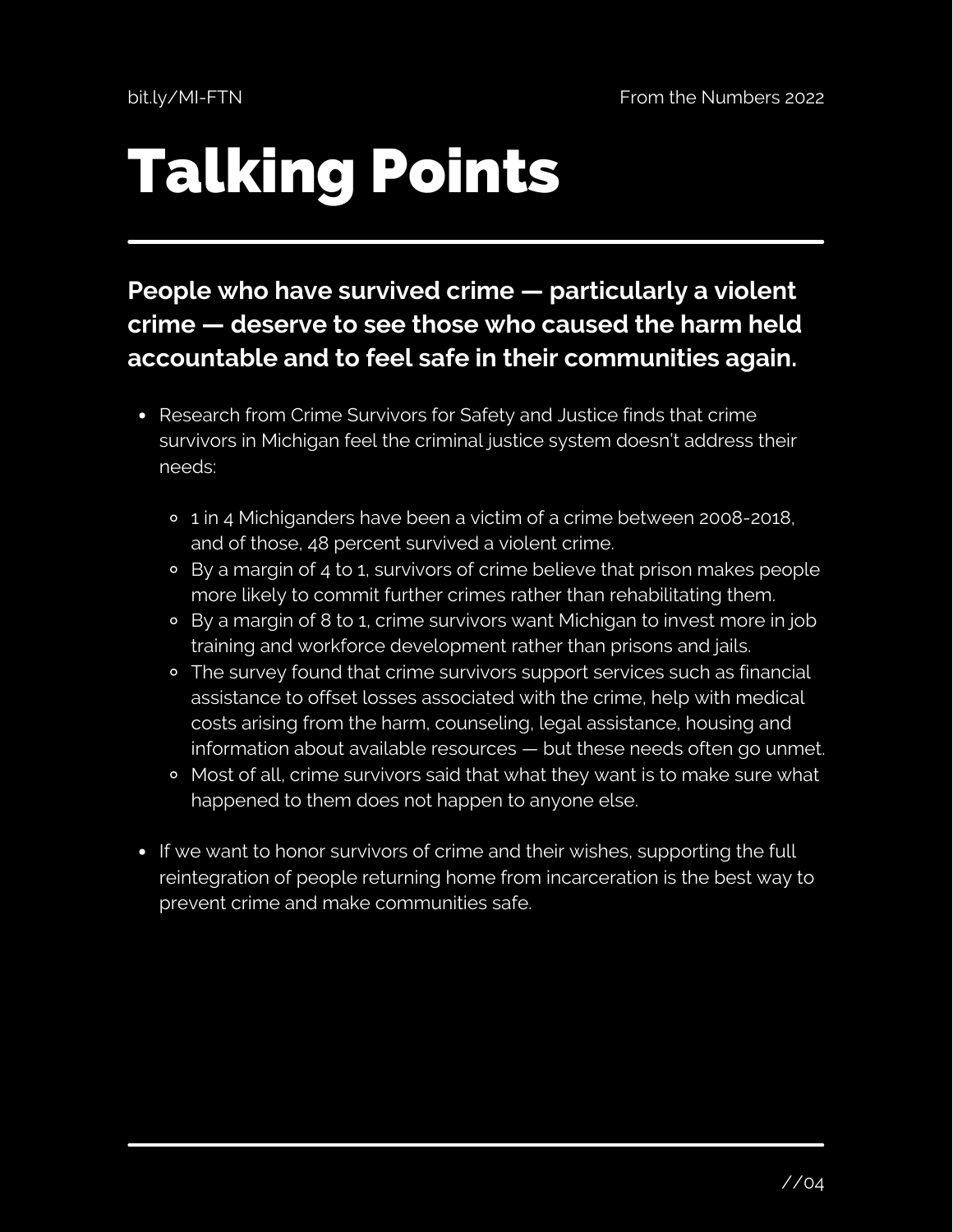# Talking Points

### **The Center for [Economic](https://cepr.net/images/stories/reports/employment-prisoners-felonies-2016-06.pdf) and Policy Research estimates that unemployment due to a past criminal record costs the U.S. \$78 to \$87 billion annually in lost GDP.**

- "Second chance hiring" or the practice of giving justice-involved people an opportunity to demonstrate they are able and enthusiastic employees — can be a lifeline to businesses that have found it difficult to find and keep people on the job.
- Studies of U.S. Army service [members](https://www.umass.edu/news/article/new-research-umass-amherst-sociologist-2) and from the American Civil Liberties Union and the human resources [organization](https://www.aclu.org/press-releases/aclu-report-makes-business-case-hiring-formerly-incarcerated-people) SHRM, among others, have found that formerly incarcerated people can be among the most reliable workers available.

### **Most — if not all — faith traditions hold [redemption](https://cepr.net/images/stories/reports/employment-prisoners-felonies-2016-06.pdf) and second chances to be core values.**

- By helping meet the spiritual needs of formerly incarcerated people, faith [communities](https://www.aei.org/poverty-studies/the-light-inside-and-out-new-findings-on-faith-and-re-entry/) are helping to curb recidivism. A recent study found that the closer a person released from prison adhered to a faith community, the less likely they were to return to prison.
- Churches, mosques, synagogues, temples and other communities of faith can play an integral part in helping people become fully contributing members of their community, which in turn makes their neighborhoods safer for everyone.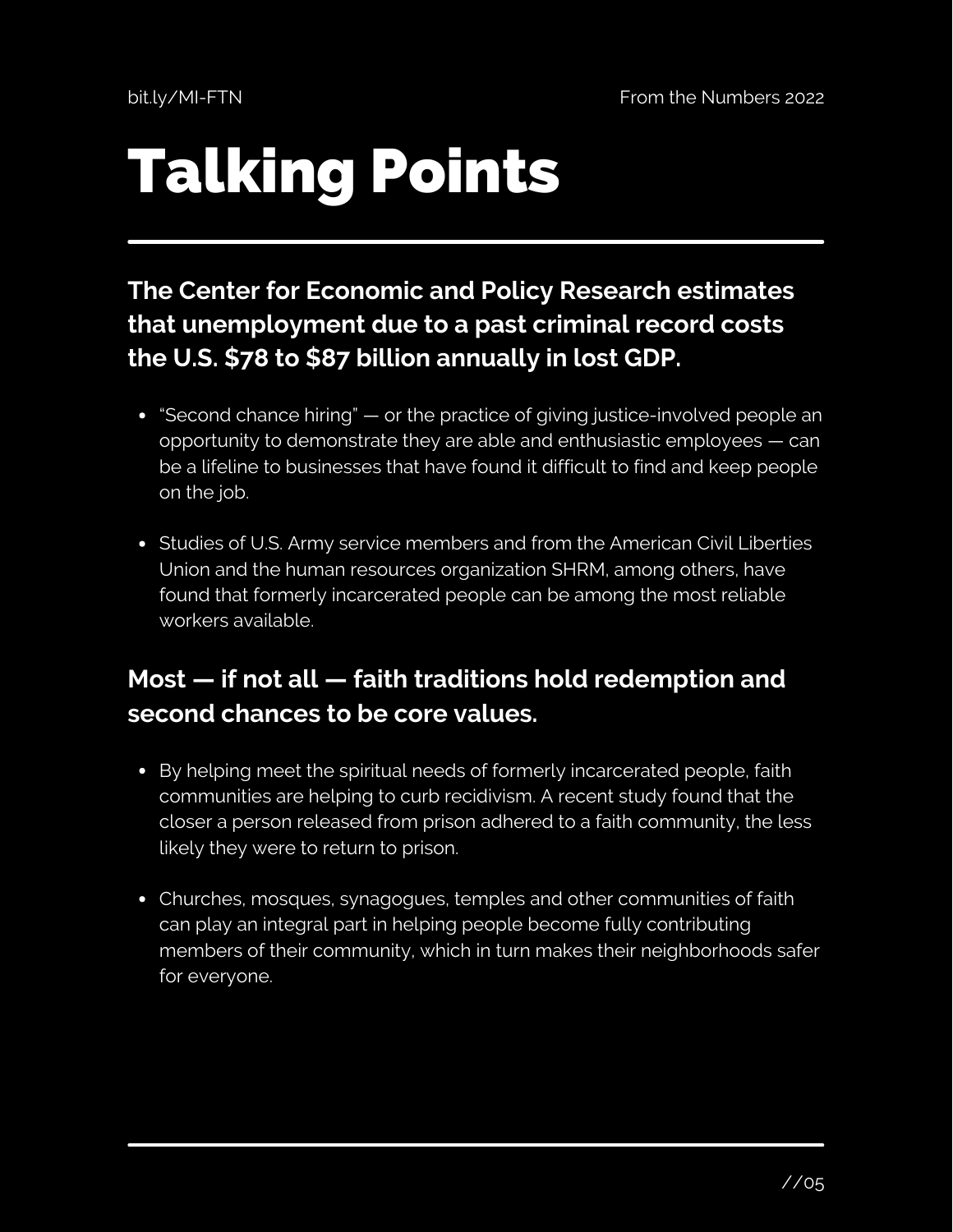## Frequently Asked Questions

#### **What is From the Numbers?**

From the Numbers is a collaborative project between Safe & Just Michigan, a Lansing-based nonprofit working on state-level criminal justice reform policy, and Fresh Coast Alliance, a Muskegon-based nonprofit that helps people reintegrate into the community following incarceration. The project takes its name from the numbers used to identify people inside prison and is a reminder that behind each number is a human being and a story waiting to be heard.

#### **Who are the participants?**

Each participant in From the Numbers is sharing their own unique story. The time they spent incarcerated ranges from two to more than 30 years. Today, they are entrepreneurs, ministers, community organizers, founders of nonprofits, parents and grandparents and more. Each of them demonstrate the capacity people have to learn from their past and change.

### **What is the message?**

The state of Michigan — and the country — has recently enacted several laws that reformed our criminal justice system. Laws that have expanded access to expungement, enabled people with a criminal record to get professional and occupational licenses, end the practice of suspending drivers licenses for nondriving offenses, and more.

While these new laws are highly impactful, they don't necessarily change the way people think. Many people become nervous or afraid when they learn someone they know has a criminal record, even if their conviction is years or decades old. This fear has led to people being summarily rejected from jobs, apartments, and learning opportunities without any other details of their life being taken into consideration.

From the Numbers introduces you to some of the people living with these lingering consequences of being involved with the justice system, and to demonstrate that people can — and do — learn and grow.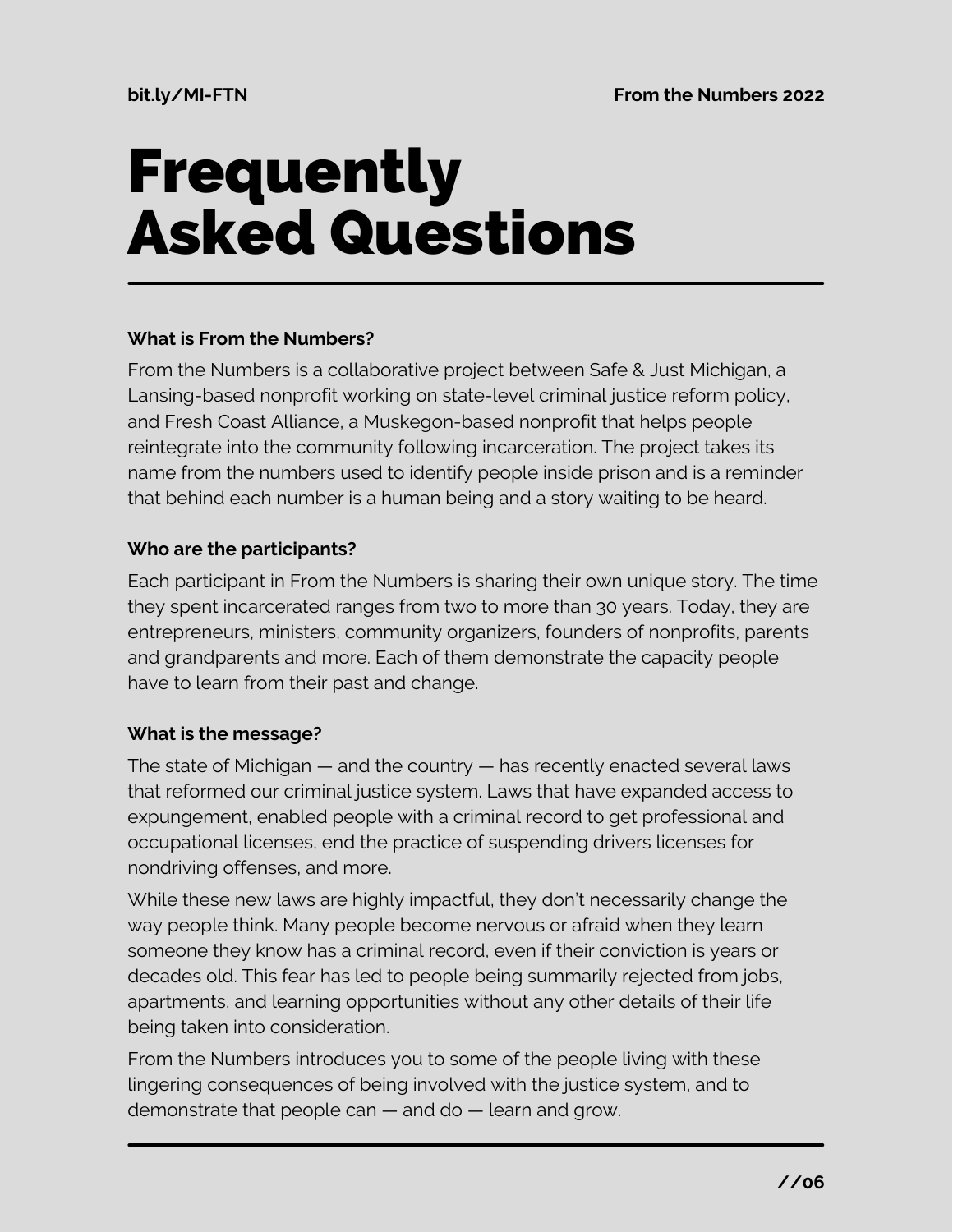## Frequently Asked Questions

#### **I have a criminal record. How can I find out if I'm eligible for expungement?**

In April of 2020, Michigan passed into law "**Clean Slate**" legislation which makes it easier for people who have committed certain felonies and misdemeanors to have their criminal record expunged (barred from public view). Expungement can lead to dramatic increases in quality of life. Explore your eligibility now:

Safe & Just Michigan Clean Slate Resources: [bit.ly/CleanSlateforMI](http://bit.ly/CleanSlateforMI).

MI Attorney General's Office Expungement Resources: [bit.ly/MI-AG-CleanSlate](http://bit.ly/MI-AG-CleanSlate).

Michigan Works! State-Wide Expungement Help Directory: 1-800-285-WORKS.

Detroit Project Clean Slate (free for residents): [bit.ly/DetroitCleanSlate](https://bit.ly/DetroitCleanSlate).

Oakland County Project Clean Slate (free for residents): [oakgov.com/cleanslate.](https://www.oakgov.com/workforce/Pages/Clean-Slate.aspx)

Explore self-filing options through MI Legal Help: [bit.ly/MILegalHelpExpunge.](https://bit.ly/MILegalHelpExpunge)

### **How can I get involved?**

Addressing stigma involves a cultural shift. You can be an ambassador for that shift by sharing what you learned from the From the Numbers project with friends, family, and co-workers. Start a conversation!

Easily share From the Numbers takeaways by downloading our pre-made graphics or copying suggested posts and sharing on social media.

Speak up! Call out biased language when you hear it in conversation; send a letter to the editor when publications publish misinformation or reinforce negative stereotypes about formerly incarcerated people.

Follow criminal justice reform legislation in Michigan and reach out to your representatives to let them know you support or oppose the measures:

- Stay up-to-date on MI criminal justice reform efforts: [bit.ly/SJMJoinUs](https://app.etapestry.com/onlineforms/SafeandJustMichigan/signup.html).
- Top tips for contacting your MI legislator: [bit.ly/ContactMILegislator.](https://bit.ly/ContactMILegislator)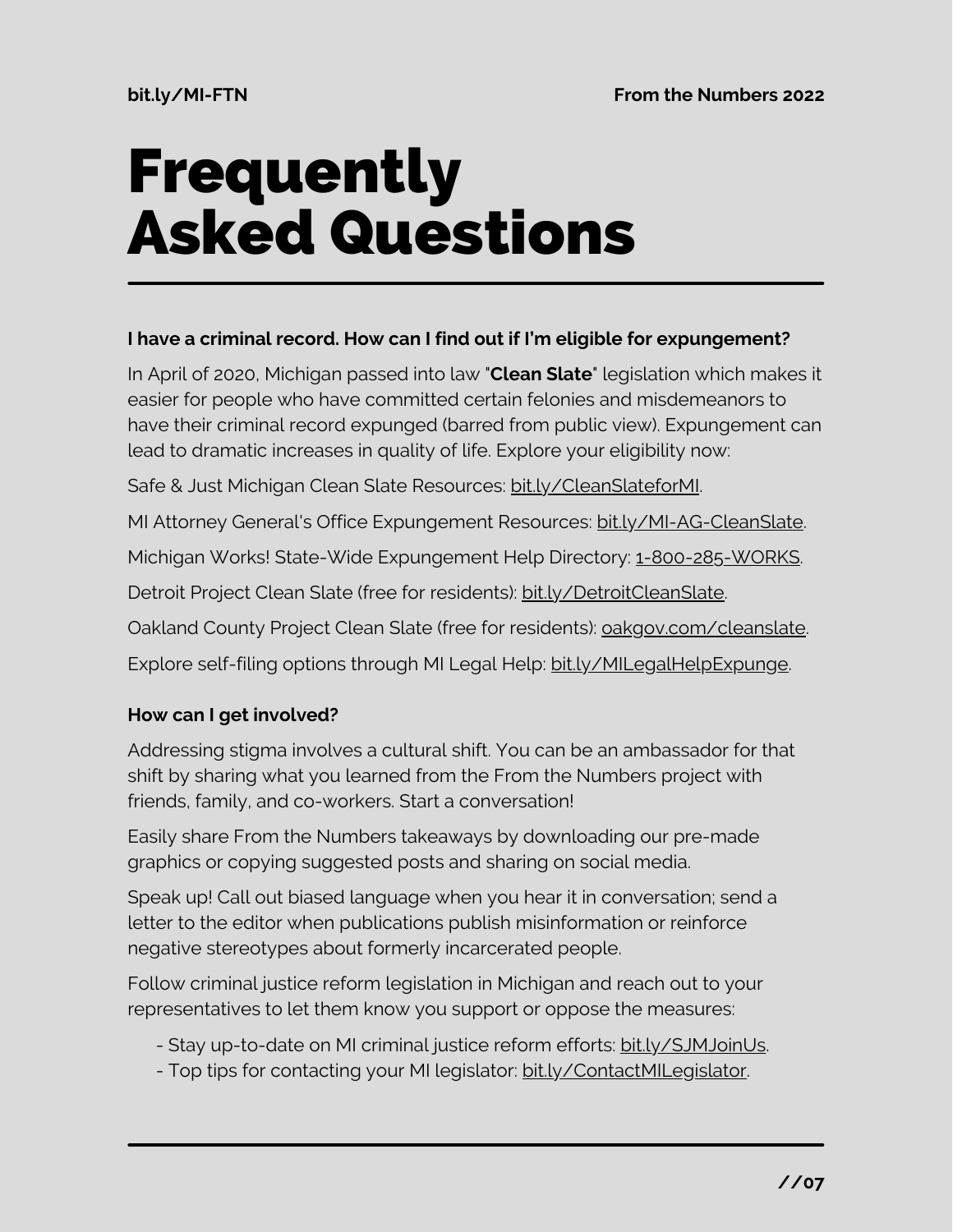## The Numbers

### MI Prison and Jail Populations

Number of people incarcerated in state prisons and local jails, 1978-2015



**People of color are consistently overrepresented in Michigan's correctional facilities.**



In Michigan, Black people constitute 15% of state residents, but 37% of people in jail and 53% of people in prison.

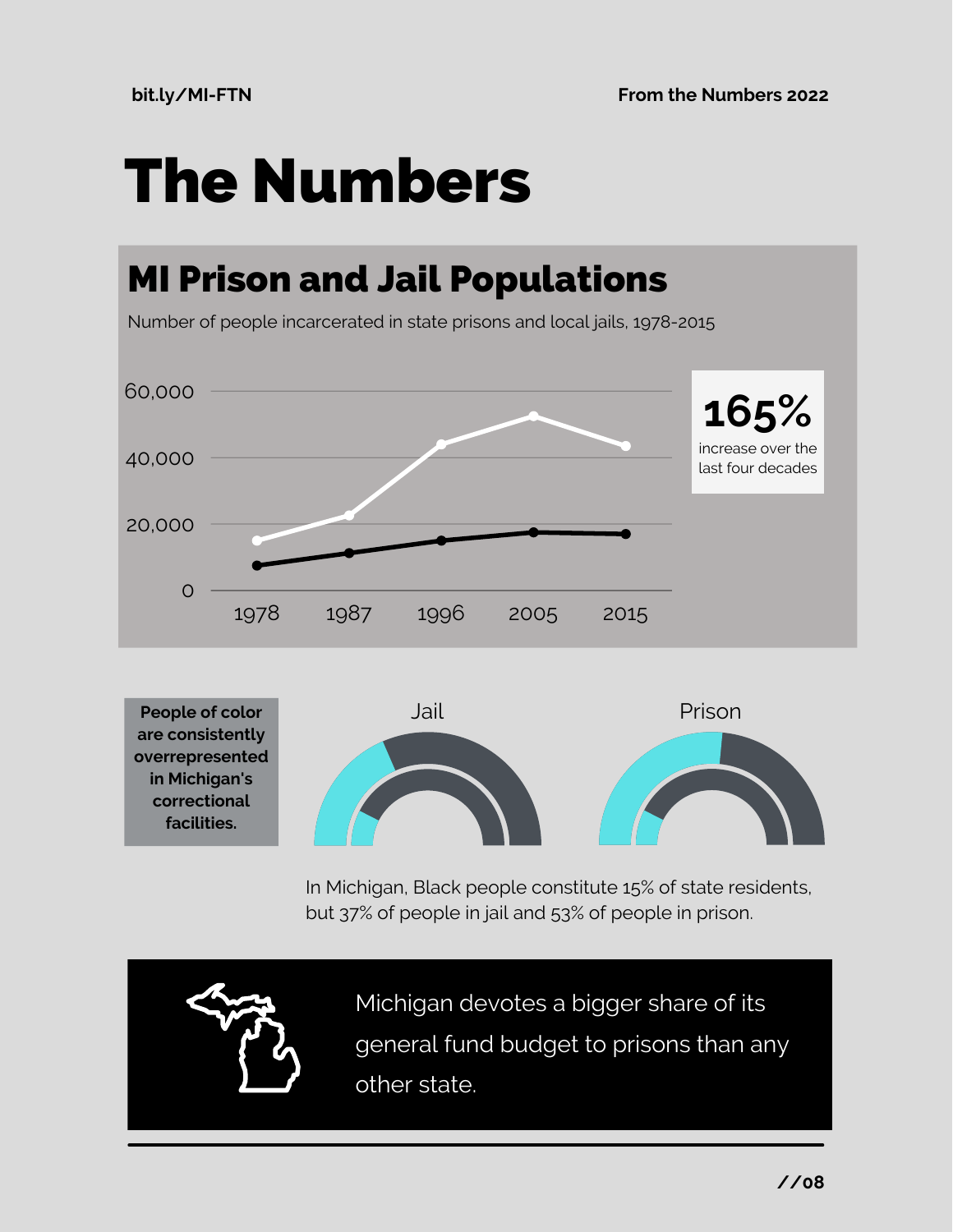## Sample Letters to the Editor

**A letter to the editor is a letter sent to a publication about issues of concern from its readers. A letter to the editor can be an important advocacy tool as it provides an opportunity to challenge misinformation, call out biased language, or add pertinent facts or viewpoints to articles.**

Jane Smith 123 Alphabet Dr City, MI Zip

May 5, 2022

The Editor Michigan Newspaper 999 Numbers Ln City, MI Zip

Dear Editor (use their name if available, but "Editor" is fine if you don't know),

I often hear that people must "do their time" after being convicted of a crime. That happens once a person has served a sentence handed down by a judge. But in truth, people with criminal convictions go on "doing time" long after their sentence is complete. At bit.ly/MI-FTN, I heard their stories and about the challenges they face as they reintegrate into the community. About 80 percent of employers run background checks on potential employees, often to rule out anyone with a conviction. The same goes for landlords, who often rule out people with a felony conviction as tenants, even if the conviction is decades old. This keeps people who have paid their debt to society from rejoining the rest of us. It prevents them from getting the good jobs and safe places to live so they can raise families and fully participate in our community — something we all want.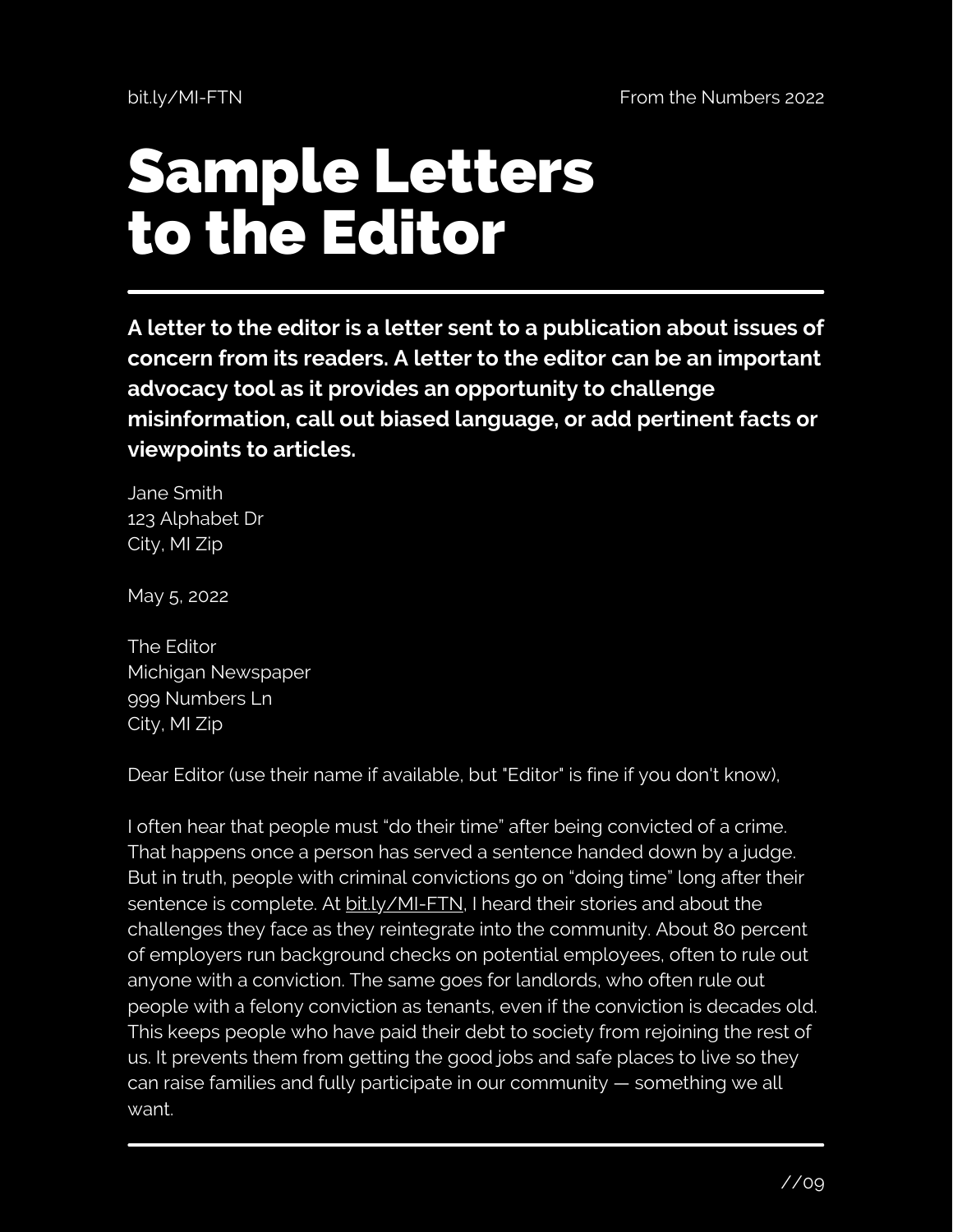## Sample Letters to the Editor

Dear Editor,

Holding people who harmed others accountable is as important to crime survivors as it is to the people who caused the harm in the first place. That's why you hear people say that people convicted of a crime need to "pay their debt to our society." Ensuring that debt is paid is the job of our justice system.

However, many employers, landlords and even schools take that role into their own hands and continue punishing people long after the court considers a person's debt to society paid in full. People with a criminal record are routinely denied good jobs, safe and affordable places to live, or even a seat in a classroom. This can go on for years or even decades after a court-ordered sentence is completed. At bit.ly/MI-FTN, I heard the stories of people trapped in this situation, and how they struggle to overcome it.

The stigma they face ultimately hurts us all. Rather than making it harder to work, we should encourage formerly incarcerated people to find good jobs. Work brings dignity. It allows people to become self-sufficient and create dreams for their future. It gives them a stake in their community. It lifts local economies and makes our hometowns better for everyone in them.

Having a safe place to call home is equally important. It's difficult to find a job without an address. If someone in that situation does get a job, they may focus more on finding the next place to stay rather than on their work.

Research finds that having a good job and place to live prevents people from returning to prison. The last thing anyone wants is people committing more crime and going back to prison.

Rather than ostracizing people who've "done their time," we must welcome them home to rejoin our community.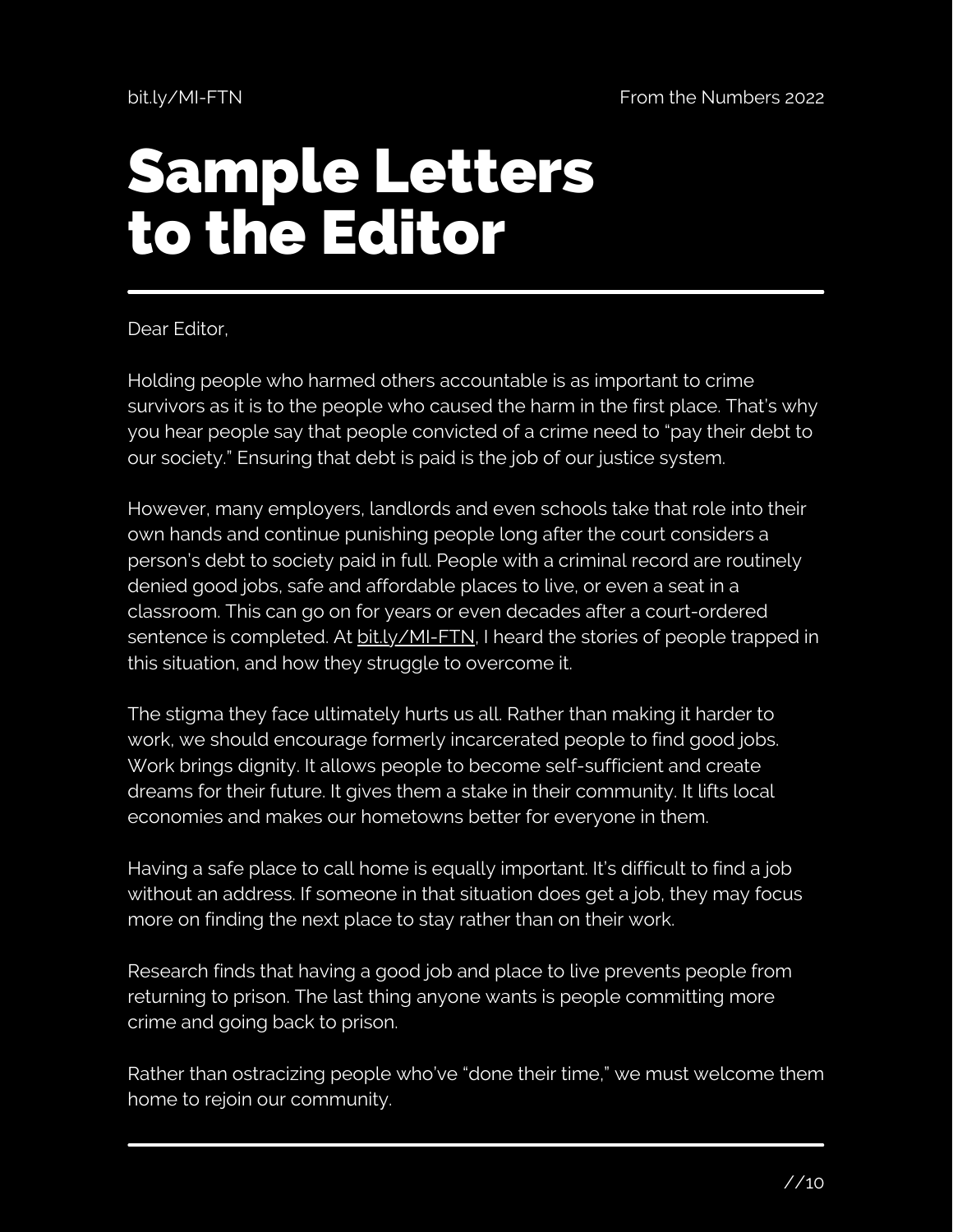## Sample Letters to the Editor

Dear Editor,

Michigan businesses face an unprecedented labor shortage. Trends in retirement, the pandemic and other factors may drive it, but one thing is certain: it's hard to find good help out there.

One in 3 Americans has a criminal record, according to the FBI. That's devastating news when it comes time to look for a job, because about 80 percent of employers routinely run background checks as part of the hiring process. Many of those employers routinely rule out anyone with a conviction on record. Those employers are ruling out a third of the potential workforce right off the bat. This is both a great problem and a great opportunity.

It's a problem because when people come home from prison and can't find a good job, they're more likely to be pushed to the corners of society and return to prison. Formerly incarcerated people with good jobs have been shown to be less likely to recidivate.

It's also an immense opportunity. As formerly incarcerated people are overlooked in hiring, smart employers can turn to them to find great employees. These "second-chance" hires are often first-rate workers. Studies from the U.S. Army, the ACLU and other organizations found that formerly incarcerated people are more loyal workers than the general population.

It's a mistake to think of people with a record as unskilled. Among them are professors, social workers, licensed skilled trades workers, community organizers and more. They have the skill — what's missing are opportunities. At bit.ly/MI-FTN, I heard several formerly incarcerated talk about how they struggled to find work when they came home. Over and over, I heard them say they want to work and fully participate in their community. Giving them a chance is a win-win for employers and workers.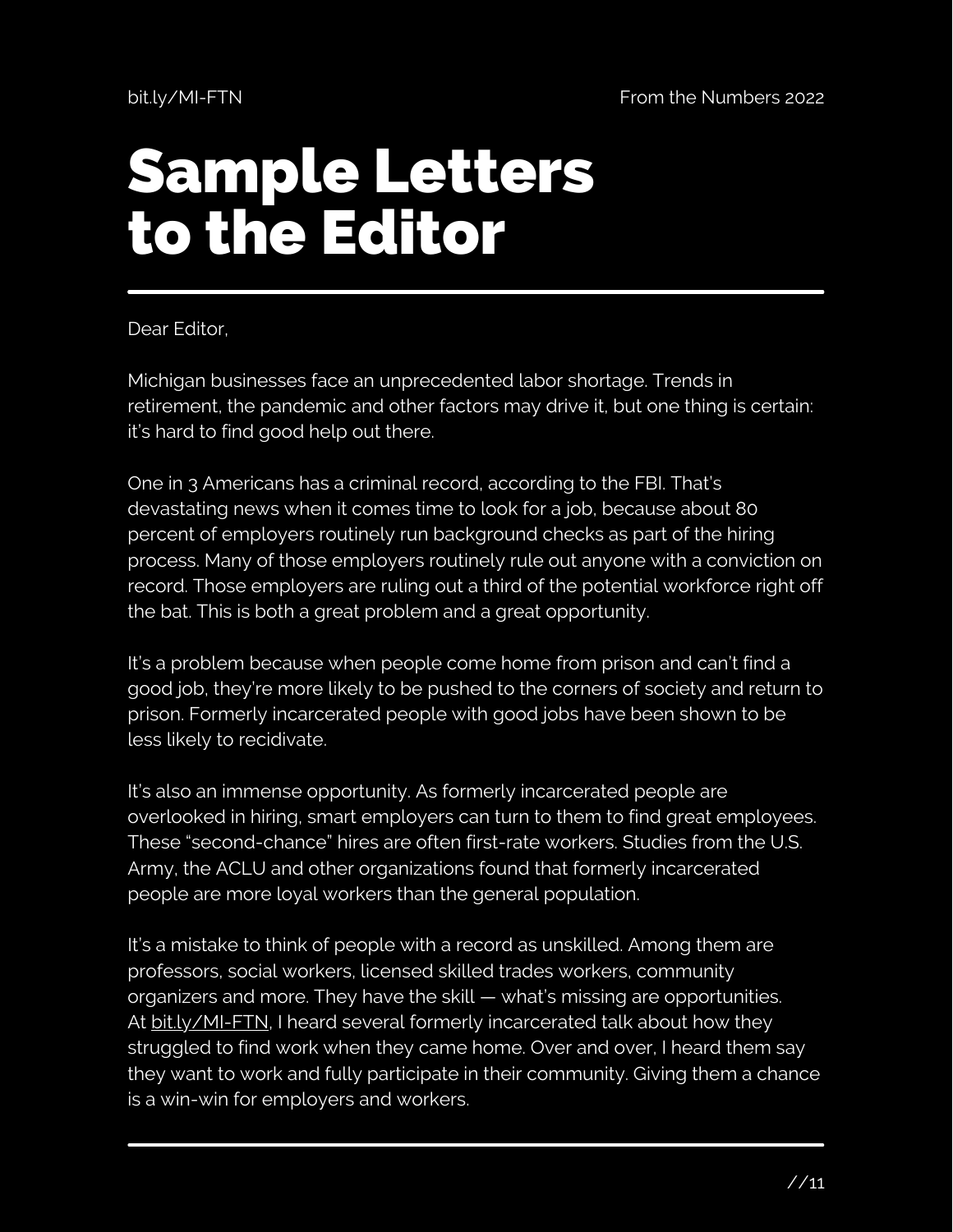## Sample Social Media & Graphics

### **Twitter**

"Once you go to prison, you lose your name - your given name and your surname - to 'inmate' and a number." E.B. Jordan, minister, president of her neighborhood block, precinct delegate, founder of **#Detroit**-based nonprofit, and **#FromtheNumbers**.

Her story: bit.ly/MI-FTN.

Ending the stigma of being **#FromtheNumbers** can help people impacted by the criminal justice system get back to work. That's a win for the entire national economy.

End the stigma: bit.ly/MI-FTN.

**#FromtheNumbers** elevates the voices of those impacted by the **#cjsystem** and strives to change the narrative about people who have been incarcerated. We believe **#redemption** is possible and people impacted by our justice system are capable of change.

FTN: bit.ly/MI-FTN.

Most - if not all - faith traditions hold **#redemption** and **#secondchances** to be core values. The **#faith** community has an important role to play in ending stigma and welcoming home those **#FromtheNumbers**.

View personal stories at: bit.ly/MI-FTN.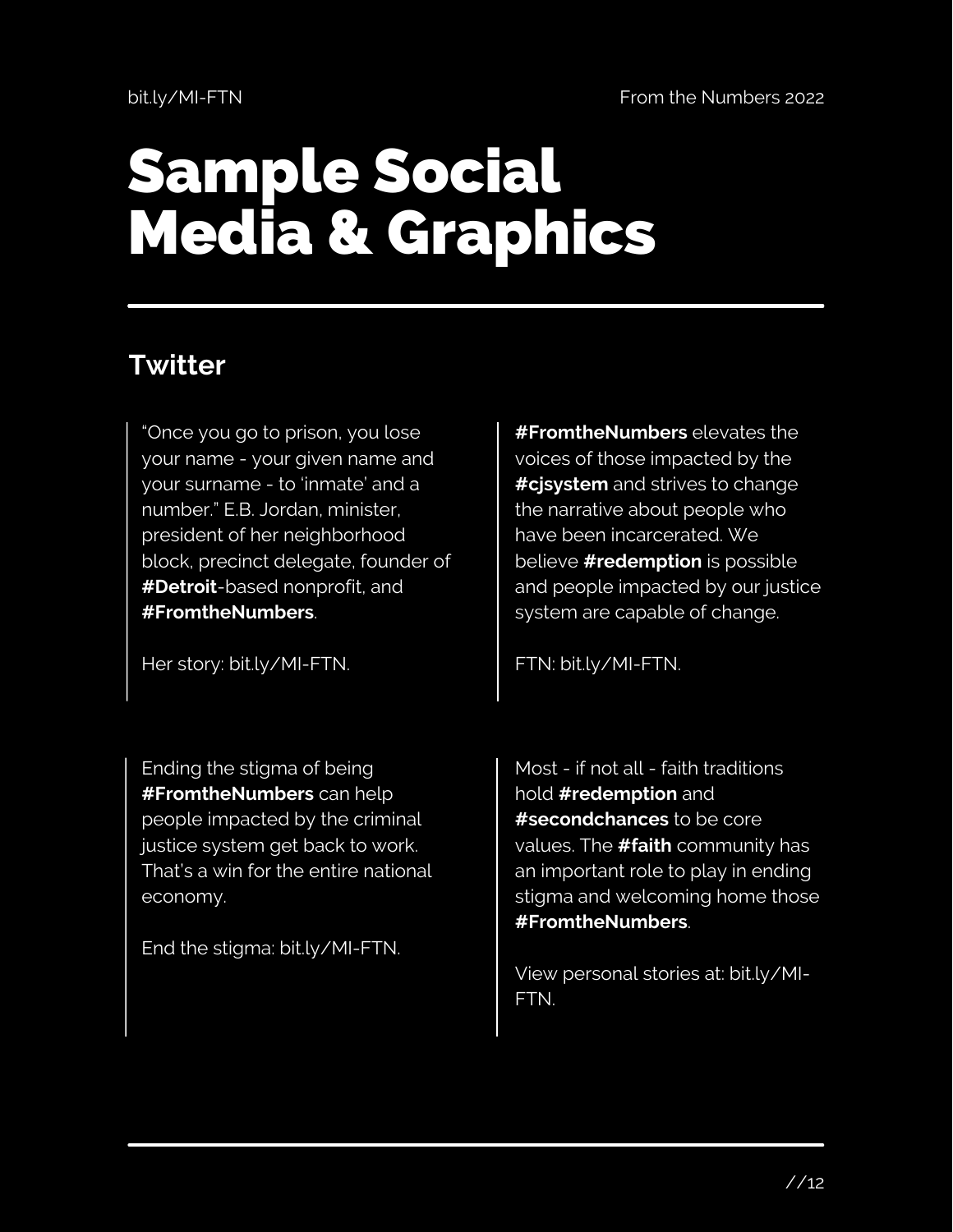## Sample Social Media & Graphics

### **Facebook**

""We're all more than the sum of our worst decisions. We have redeeming qualities and are an asset to our communities," Rick Speck, husband, father, grandfather, business owner, community organizer, advocate, and **#FromtheNumbers**.

From the Numbers aims to challenge the dominant narrative that people with a past criminal record are irredeemable and fundamentally different than "lawabiding" citizens. Hear their stories by following the link below  $\big\Downarrow$ 

www.safeandjustmi.org/ourwork/from-the-numbers

Supporting the full reintegration of people returning home from incarceration is the best way to prevent crime and make communities safe. (**The United States Department of Justice**).

But to do this, it takes a shift in hearts and minds - we must end the stigma of being **#FromtheNumbers** - people returning home from incarceration have served their time and are eager to prove they're more than their worst mistake.

www.safeandjustmi.org/ourwork/from-the-numbers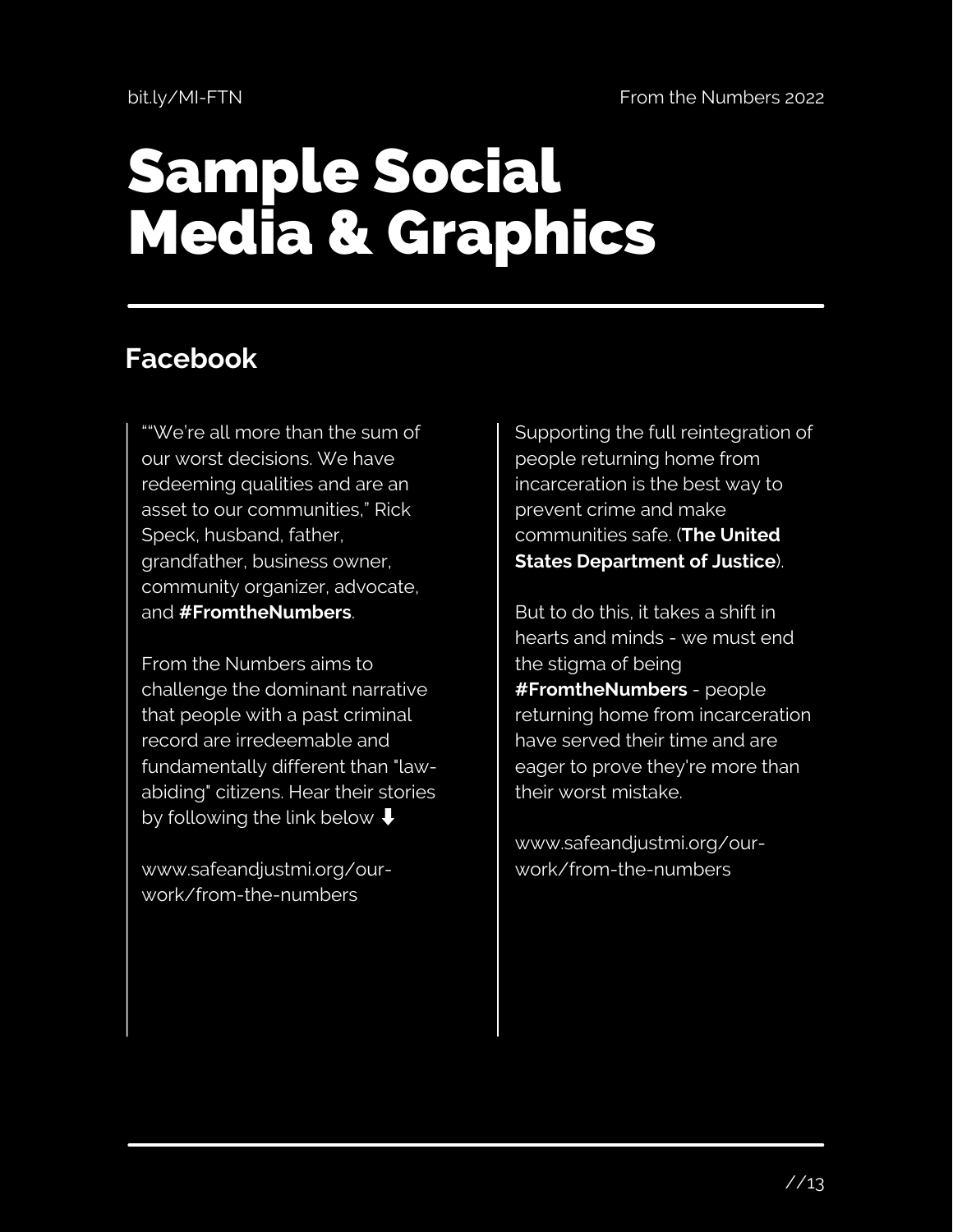## Sample Social Media & Graphics

### **Twitter**

**The Center for Economic and Policy Research** estimates that unemployment due to past criminal records costs the U.S. \$78 to \$87 billion annually in lost GDP.

Ending the stigma of being #FromtheNumbers can help people impacted by the criminal justice system get back to work.

End the stigma: bit.ly/MI-FTN.

66 Once you go to prison, you lose your name - your given name and your surname - to 'inmate' and a number.  $\sqrt{7}$ 



**E.B. Jordan**, ordained minister, president of her neighborhood block club, precinct delegate, bookkeeper and tax preparer, founder of a womenfocused nonprofit, and #FromtheNumbers.

Change the narrative about people who have been incarcerated: bit.ly/MI-FTN.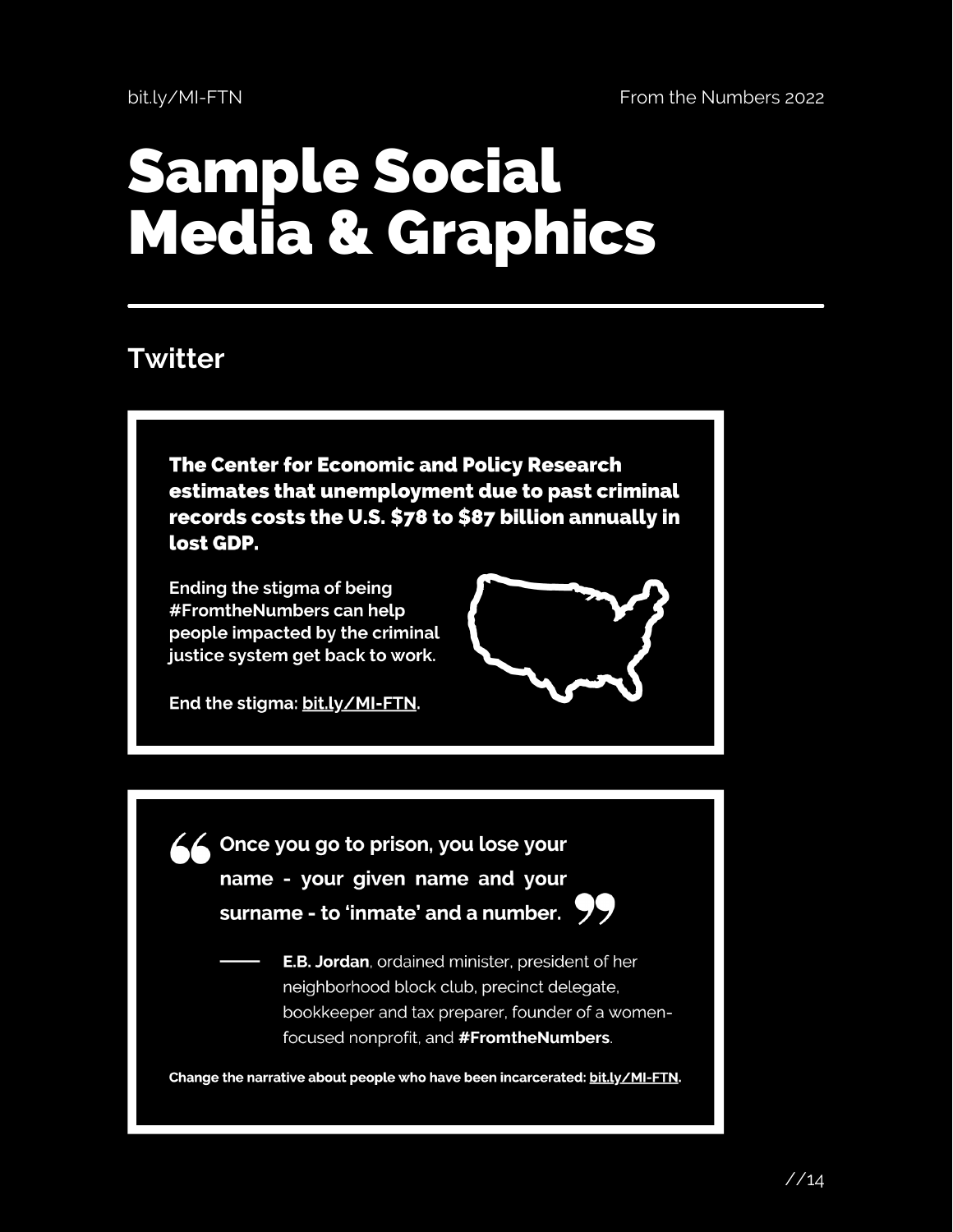### **Facebook**

Michigan devotes a bigger share of its general budget to prisons than any other state.

### **Help reduce recidivism and** end the stigma of being **#FromtheNumbers**

www.safeandjustmi.org/our-work/from-the-numbers

### **MI Prison and Jail Populations**

People incarcerated in state prisons and local jails, 1978-2015.



Although crime rates in MI have steadily dropped since the 1990s, rates of incarceration continue to grow.

Meet some of the 2-3 MILLION Michiganders with a past criminal conviction and help end the stigma of being #FromtheNumbers: bit.ly/MI-FTN.